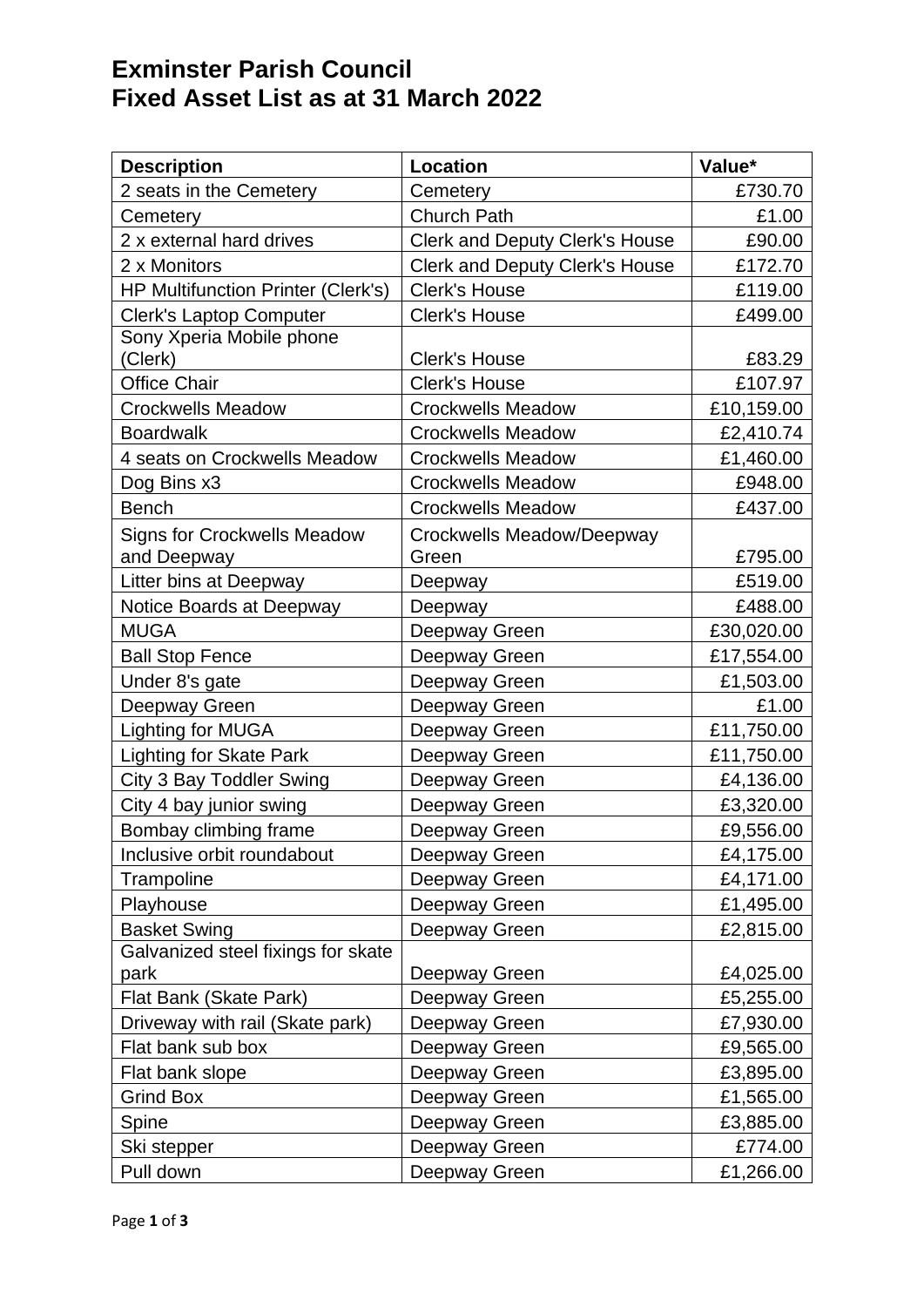## **Exminster Parish Council Fixed Asset List as at 31 March 2022**

| <b>Description</b>                     | <b>Location</b>             | Value*      |
|----------------------------------------|-----------------------------|-------------|
| Sit up                                 | Deepway Green               | £550.00     |
| Power push                             | Deepway Green               | £1,148.00   |
| Handle boat                            | Deepway Green               | £650.00     |
| <b>Health walker</b>                   | Deepway Green               | £531.00     |
| Grassmat surfacing (outdoor            |                             |             |
| gym)                                   | Deepway Green               | £436.00     |
| Mini ramp and infill                   | Deepway Green               | £20,433.31  |
| Sloping skateboard ramp (Jump          |                             |             |
| box)                                   | Deepway Green               | £6,106.00   |
| Driveway halfpipe skateboard<br>ramp   | Deepway Green               | £8,906.00   |
| QPI midi quarter pipe                  |                             |             |
| skateboard ramp                        | Deepway Green               | £9,314.00   |
| Play train & tender                    | Deepway Green               | £7,595.00   |
| 4 way springer see saw                 | Deepway Green               | £849.20     |
| <b>Blue Climbing Frame plus safety</b> |                             |             |
| surface (nr Skatepark)                 | Deepway Green               | £388.26     |
| <b>Cone Climber</b>                    | Deepway Green               | £6,366.00   |
| Parallel bars and pull up bar          | Deepway Green               | £3,848.00   |
| Deepway Centre                         | Deepway Green               | £1.00       |
| Wetpour for under 8's                  | Deepway Green               | £10,269.00  |
| Cone climber wet pour                  | Deepway Green               | £1,600.00   |
| <b>Basket Swing Wetpour</b>            | Deepway Green               | £1,600.00   |
| 2 picnic tables at Deepway             |                             |             |
| Green                                  | Deepway Green               | £3,319.00   |
| 3 seats in the U8 play area            | Deepway Green               | £1,710.00   |
| 5 Seats around Deepway Green           | Deepway Green               | £2,178.35   |
| Cycle Racks at Deepway Green           | Deepway Green               | £80.97      |
| Signs at the Wilderness and            |                             |             |
| Deepway Green                          | Deepway/Wilderness          |             |
| HP Laptop (RFO)                        | <b>Deputy Clerk's House</b> | £504.14     |
| Sony Xperia Mobile phone               |                             |             |
| (RFO)                                  | <b>Deputy Clerk's House</b> | £83.29      |
| <b>Assistant Clerk Printer</b>         | <b>Deputy Clerk's House</b> | £266.68     |
| <b>Dryfield</b>                        | <b>Dryfield</b>             | £1.00       |
| Wooden sign at Orchard                 | <b>Dryfield</b>             | £76.50      |
| Sports/Football Field                  | <b>Farm House Rise</b>      | £1.00       |
| <b>Pavillion at Football Ground</b>    | <b>Farm House Rise</b>      | £142,727.00 |
| <b>Old Bowling Green</b>               | <b>Hospital Drive</b>       | £1.00       |
| 2 x Wooden Seats for Bowling<br>Green  | <b>Hospital Drive</b>       | £716.00     |
|                                        |                             |             |
| <b>Wilderness</b>                      | <b>Jupes Close</b>          | £1.00       |